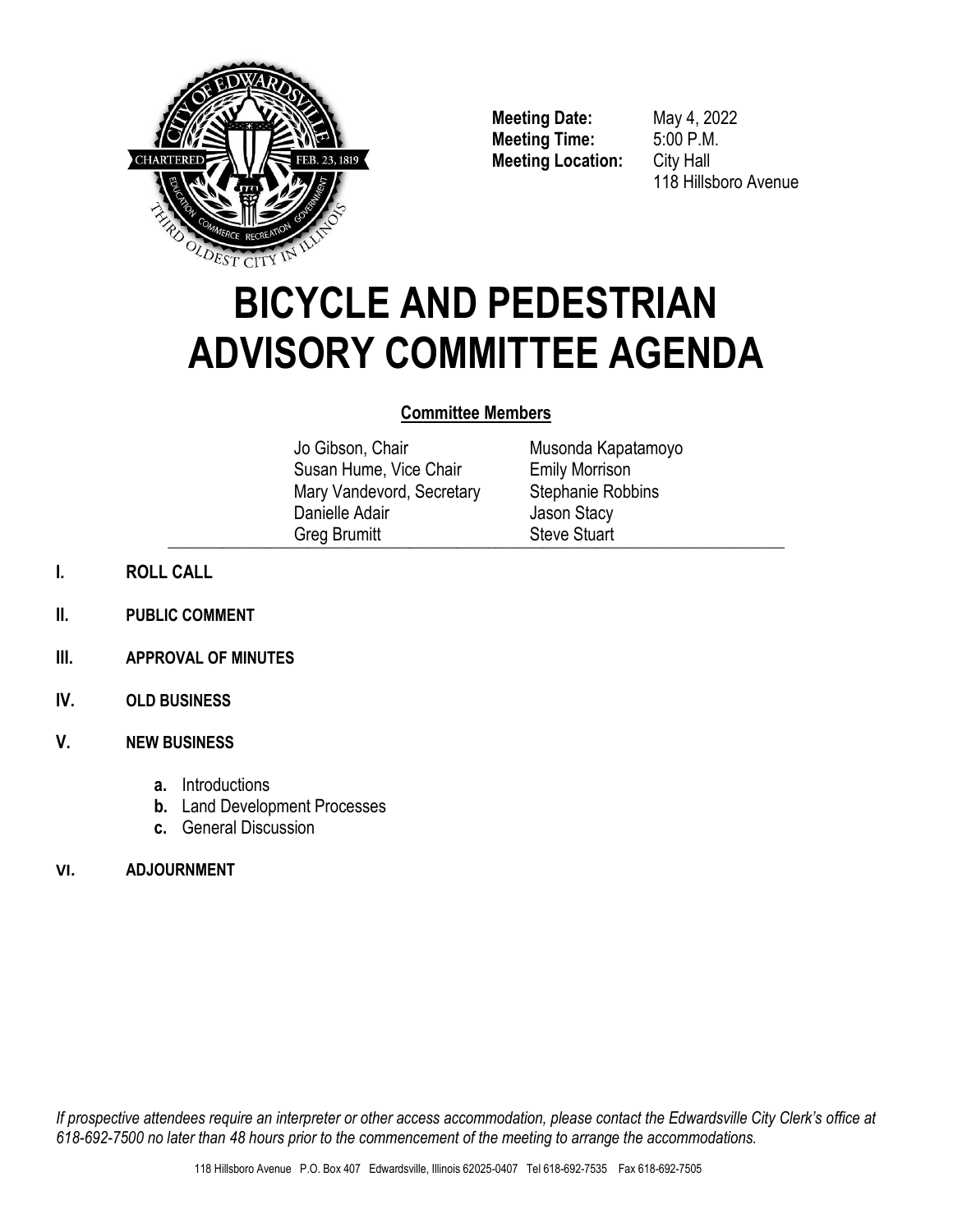# **BICYCLE & PEDESTRIAN ADVISORY COMMITTEE** *April 6, 2022 5:00 PM* **MINUTES**

Approved: \_\_\_\_\_\_\_\_\_\_\_\_\_\_\_\_\_\_\_

Date:

The regularly scheduled meeting of the Edwardsville Bicycle and Pedestrian Advisory Committee was held at 5:00 p.m. at City Hall located at 118 Hillsboro Avenue in Edwardsville, Illinois.

#### **I. ROLL CALL:**

Present Absent Jo Gibson, Vice Chair Greg Brumitt Mary Vandevord, Secretary Danielle Adair Clayton Hopkins Susan Hume Musonda Kapatamoyo Emily Morrison Stephanie Robbins Steve Stuart

Breana Buncher, Staff Ryan Zwijack, Staff Eric Williams, Staff Megan Riechmann, Riechmann Consulting

#### **II. PUBLIC COMMENT:**

Alderman SJ Morrison addressed the committee, inviting members to the MCT Trail Summit on Friday, May 20, 2022 at the LeClaire Room. He noted that the event would include a tour of facilities and guest speakers from Northwest Arkansas, Davis, California, and the Rails to Trails Conservancy. Morrison also noted that the City of Edwardsville is in the process of building the Route 66 shared-use path, and SIUE recently became designated a bicycle-friendly campus.

#### **III. APPROVAL OF MINUTES:**

Robbins made a motion to approve the minutes of March 2, 2022; second by Kapatamoyo. Motion carried unanimously.

#### **IV. OLD BUSINESS:**

Eric Williams provided background information to the committee regarding the city's desired timeline for the Bicycle and Pedestrian Master Plan. He noted that the city wanted to apply for Bicycle Friendly Community Status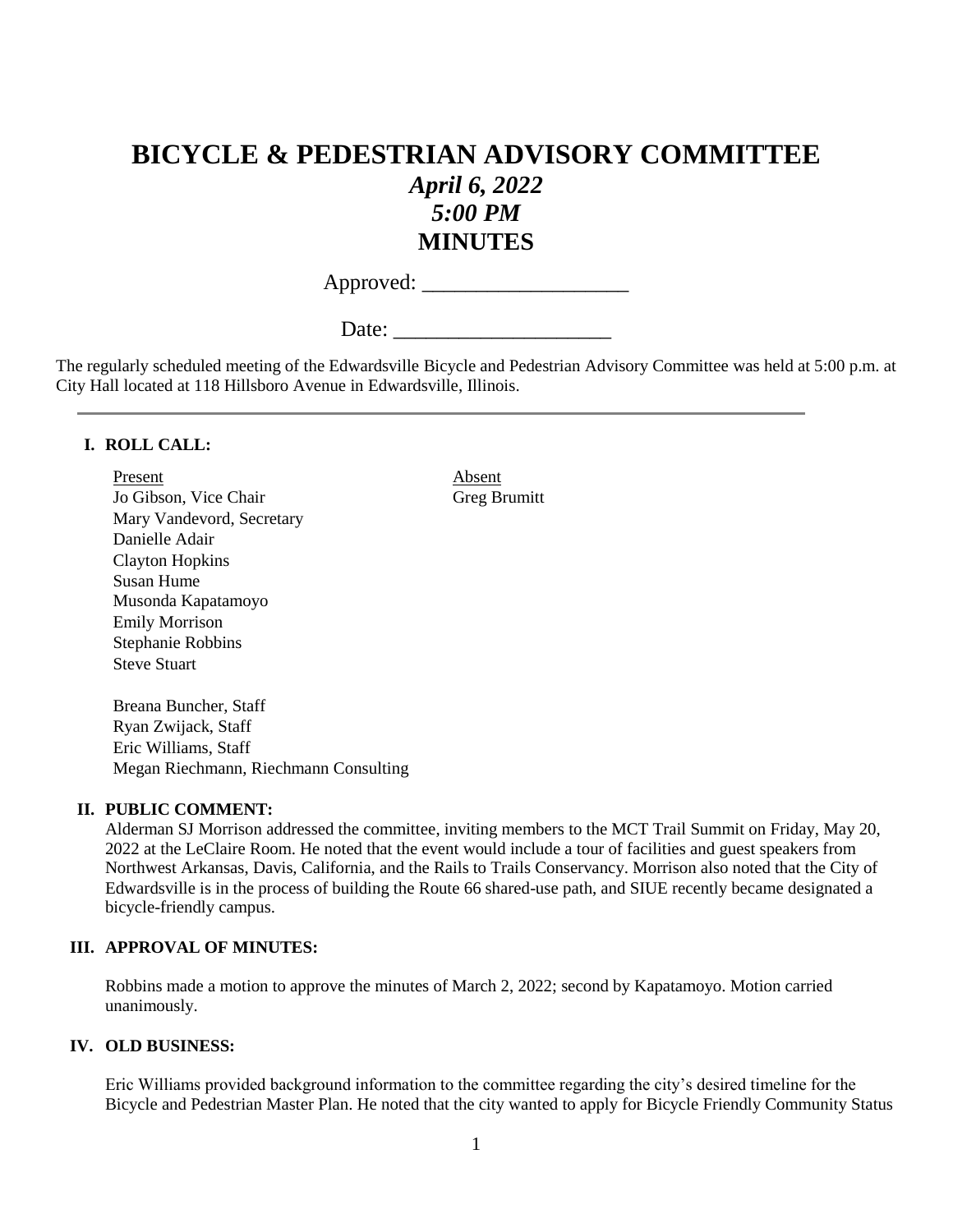in October, in addition to the Metro East Park and Recreation District (MEPRD) grant deadlines in the late fall, and that is why the timeline was chosen.

## **V. NEW BUSINESS:**

- a) *Election of Officers*: Vice-Chair Gibson noted that Chair Kyle Anderson resigned from the committee; therefore, the chair position needs to be filled. Clayton Hopkins also noted that he will be stepping down from the board because he is moving out of the City.
	- Jo Gibson was nominated for Chair. Motion by Morrison to elect Jo Gibson as chair; second by Hume. Motion carried unanimously.
	- Susan Hume was nominated for Vice-Chair, to fill the role now vacated by Jo Gibson. Motion by Morrison to elect Susan Hume as vice-chair; second by Hume. Motion carried unanimously.

Committee members were asked to send member nominees to Breana Buncher. Geographic areas/characteristics needing replacement include Leclaire Area, Dunlap Lake Area, and cycle shops.

b) *Edwardsville Bicycle and Pedestrian Master Plan Community Survey Summary*: Megan Riechmann provided an overview of the survey results to the committee. There were 354 respondents to the survey, and 55% of them were between ages 35 and 54. Seventy-five percent of the respondents use the bicycle and pedestrian network primarily for recreation purposes. Top priorities from the survey included more sidewalks, bike lanes, and trails; safer crossings; connecting to existing trails; and maintenance of the system.

Based on the open comments section from the survey, Gibson brought up that the Bicycle and Pedestrian Advisory Committee (BPAC) should consider collaborating with other city boards, such as the Tree & Beautification Committee. An example could be to have tags that identify plants and tees on trails or city sidewalks. Kapatamoyo asked about a comment in the survey about adding more gravel trails to the system. Gravel trails are popular among certain bicycling demographics. The committee also discussed reaching out the local bicycle retailers to add them to the committee.

c) *Benchmarking:* Megan Riechmann presented an overview of the League of American Bicyclists criteria to obtain a Bronze Level Bicycle Friendly Community Status. Case studies from the organization, People for Bikes, were also presented to the committee.

BPAC members were asked to define what success looks like over the next 5-7 years:

- Morrison: Behavior of cyclists and motorists improves; e.g., motorists stop at crosswalks.
- Hume: Culture is improved to respect walking and bicycling. In a survey in 5 years, more than 9% of people are using the system to commute to destinations. Bicycle parking racks are mandatory in commercial developments.
- Stuart: Schools are involved and encouraging safe cycling. Drivers are also better educated.
- Robbins: Links within the system are complete.
- Kapatamoyo: Sidewalks with tripping hazards are repaired.
- Vandevord: Sidewalk connections from older parts of town and lower-income parts of town are made a priority.
- Adair: Measurable outcomes are available to evaluate progress. Repair stations, bicycle parking signs, and other network enhancements should be increased.
- Gibson: Information is shared about bicycle and pedestrian expectations, such as safety, trail etiquette, and where to get more information, to new residents.
- Hopkins: People take fewer car trips.

d) *Preliminary Recommendations Based on Public Input:* Megan Riechmann presented some preliminary Master Plan